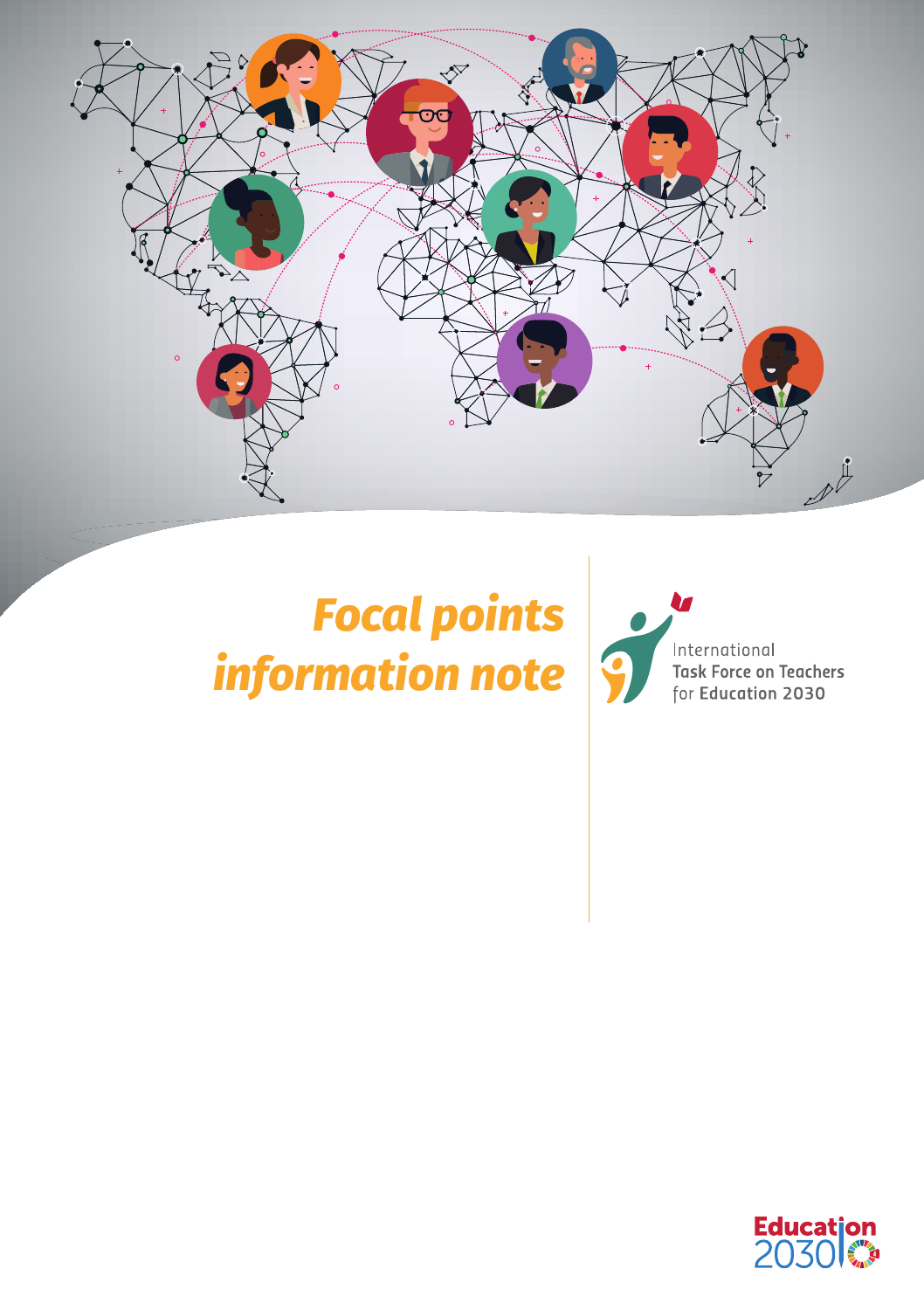The International Task Force on Teachers for Education 2030 (also known as Teacher Task Force) is not a legal entity. The copyright of materials produced in the name of the Teacher Task Force and branded with the Teacher Task Force logo alone therefore belongs to UNESCO.

This publication is available in Open Access under the Attribution-ShareAlike 3.0 IGO (CC-BY-SA 3.0 IGO) license (http://creativecommons.org/licenses/bysa/3.0/igo/).

By using the content of this publication, the users accept to be bound by the terms of use of the UNESCO Open Access Repository (http://www.unesco.org/openaccess/ terms-use-ccbysa-en).

The present license applies exclusively to the text content of the publication. For the use of any material not clearly identified as belonging to UNESCO, prior permission shall be requested from: publication.copyright@ unesco.org or UNESCO Publishing, 7, place de Fontenoy, 75352 Paris 07 SP France.



The designations employed and the presentation of the material in this publication do not imply the expression of any opinion whatsoever on the part of UNESCO and the International Task Force on Teachers for Education 2030 concerning the legal status of any country, territory, city or area, or of its authorities, or concerning the delimitation of its frontiers or boundaries.

Cover image: Mascha Tace/Shutterstock.com

Published by:UNESCO

©UNESCO 2018

Printed by: UNESCO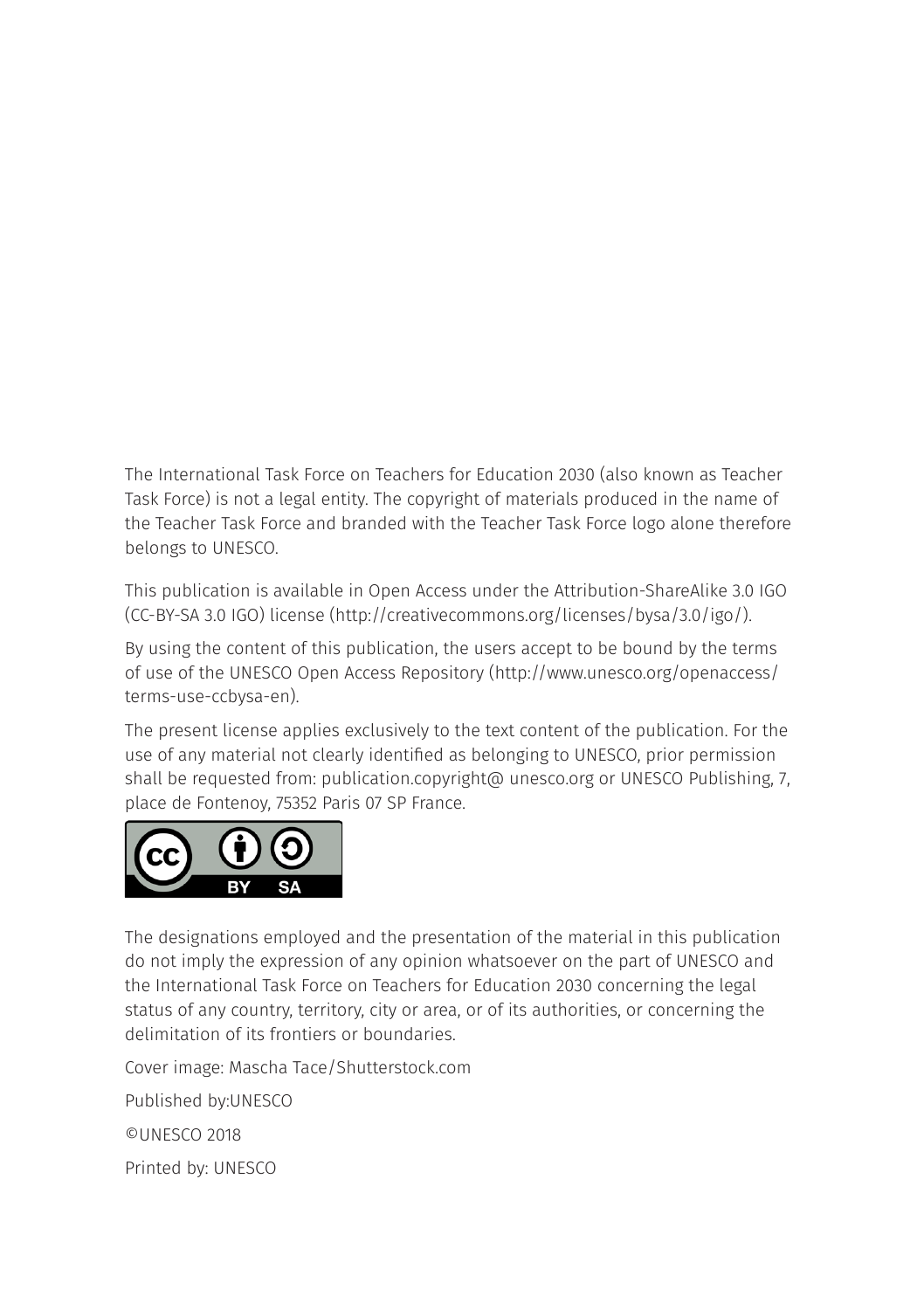## **Contents**

| About the International Task Force on Teachers for |  |
|----------------------------------------------------|--|
|                                                    |  |
|                                                    |  |
|                                                    |  |
|                                                    |  |

## **Guidelines for the Focal Points to the Teacher Task**

|                  | What are the responsibilities of the focal point?7 |                |
|------------------|----------------------------------------------------|----------------|
| $\overline{1}$ . |                                                    |                |
| 2 <sub>1</sub>   |                                                    | $\overline{q}$ |
|                  |                                                    | .10            |
|                  |                                                    |                |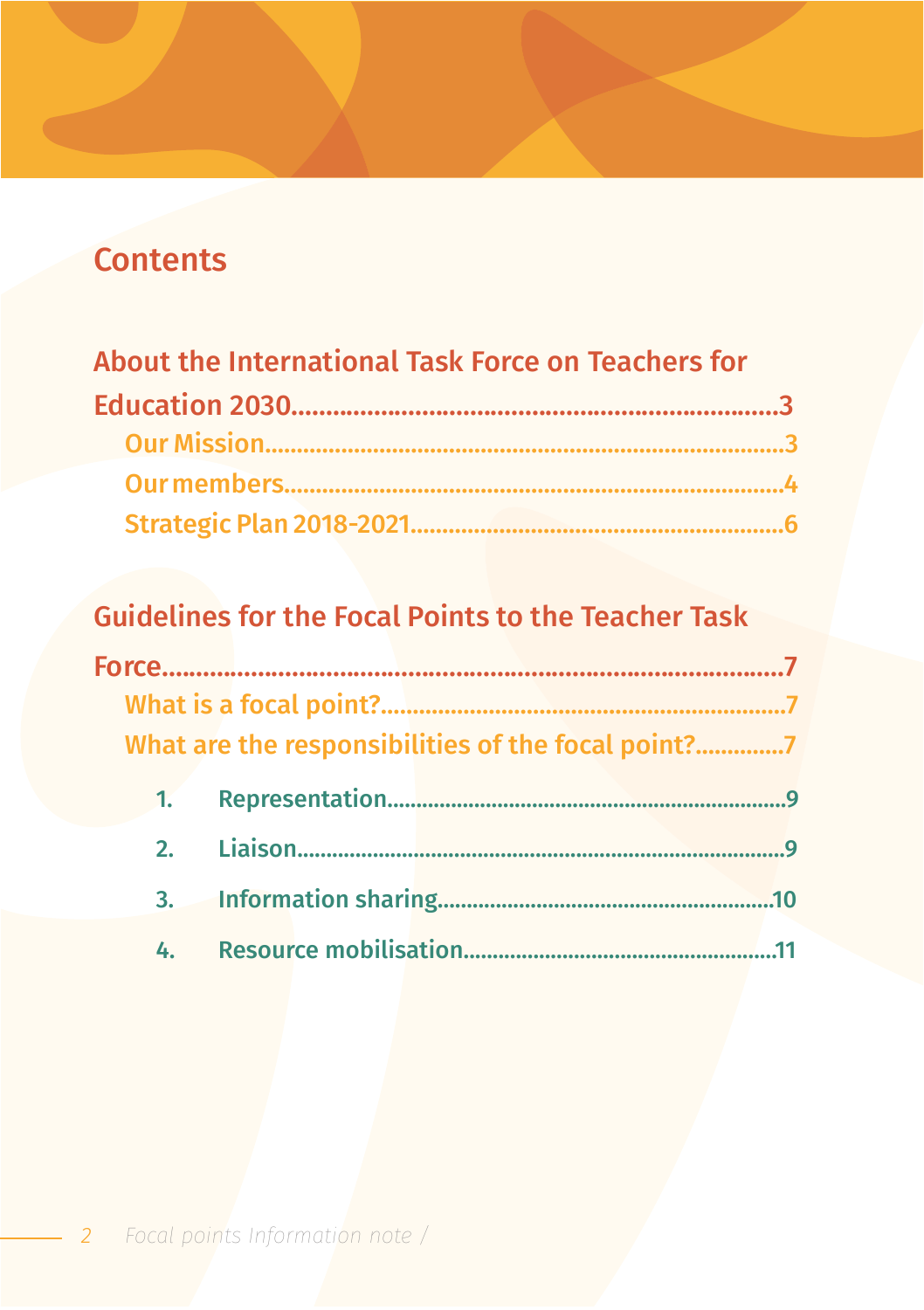## About the International Task Force on Teachers for Education 2030

#### Our Mission

The International Task Force on Teachers for Education 2030, also called The Teacher Task Force (TTF), was created in 2008. It was previously known as the International Task Force on Teachers for Education for all. Its new name reflects the alignment of the Teacher Task Force's work with the new Sustainable Development Goals (SDGs) adopted by the United Nations in September 2015, and more particularly SDG 4, the goal dedicated to "ensure inclusive and equitable quality education and promote lifelong learning opportunities for all".

The Teacher Task Force is a voluntary global alliance. As such, it does not represent the voice of one organization but is rather an independent partnership including national governments, intergovernmental organizations, non-governmental organizations, international development agencies, civil society organizations, private sector organizations and UN agencies working together on teacher-related subjects and issues.

The Teacher Task worked essentially to address the 'teacher gap'. Indeed, according to 2016 research from the UNESCO Institutes for Statistics, 69 Million teachers are needed to achieve the targets set out in SDG4. Providing an adequate number of effectively trained teachers is the cornerstone of achieving SDG4. This was further reinforced by the dedicated target on teachers for SDG4, target 4.c: "*By 2030, substantially increase the supply of qualified teachers, including through international cooperation for teacher training in developing countries, especially least developed countries and small island developing States*".

The Teacher Task Force focuses on helping its Member States and the global education community to implement target 4.c and monitor (their) progress.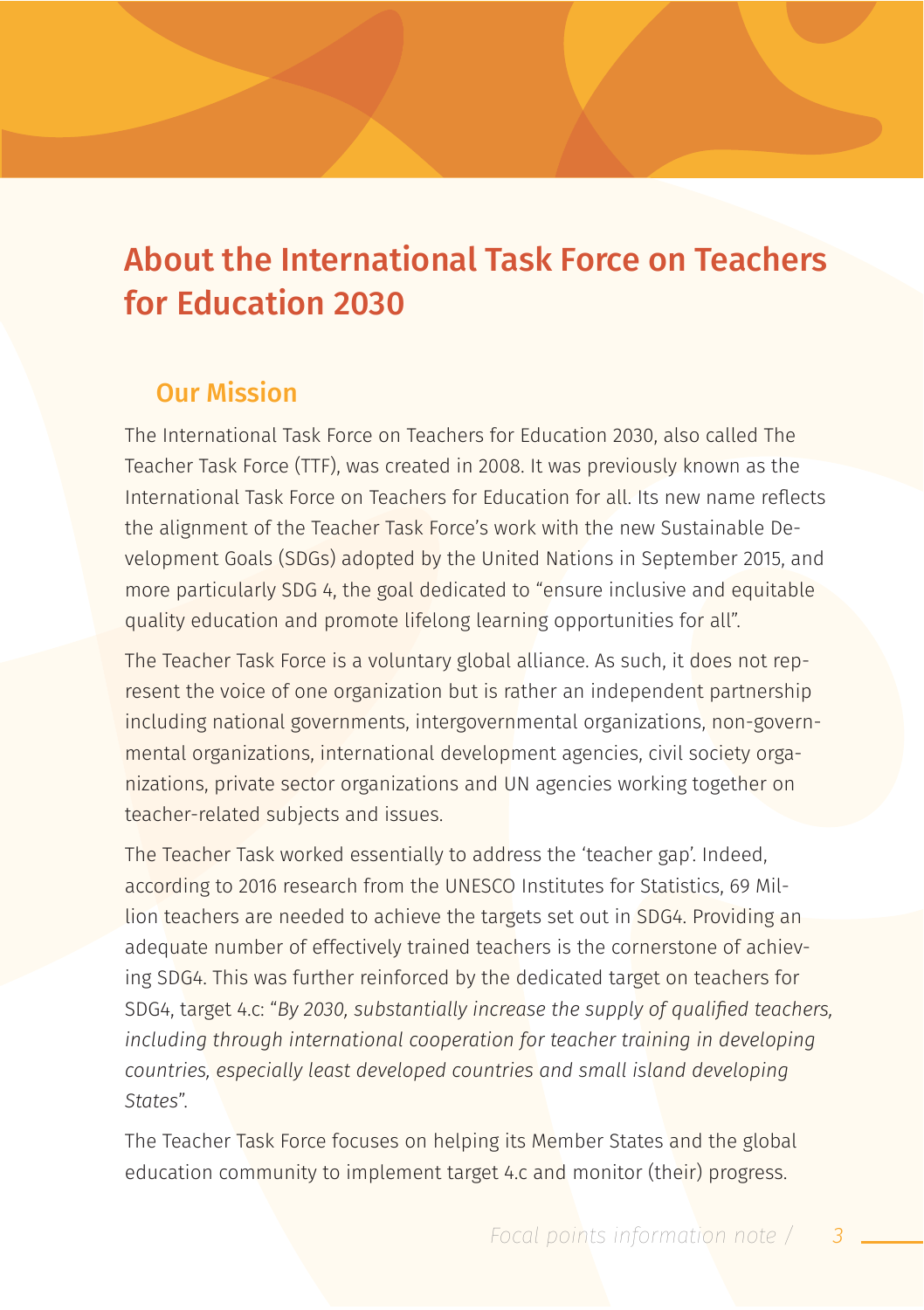## Our members

The Teacher Task Force is a voluntary multi-stakeholder partnership including 133 members from the following constituencies:

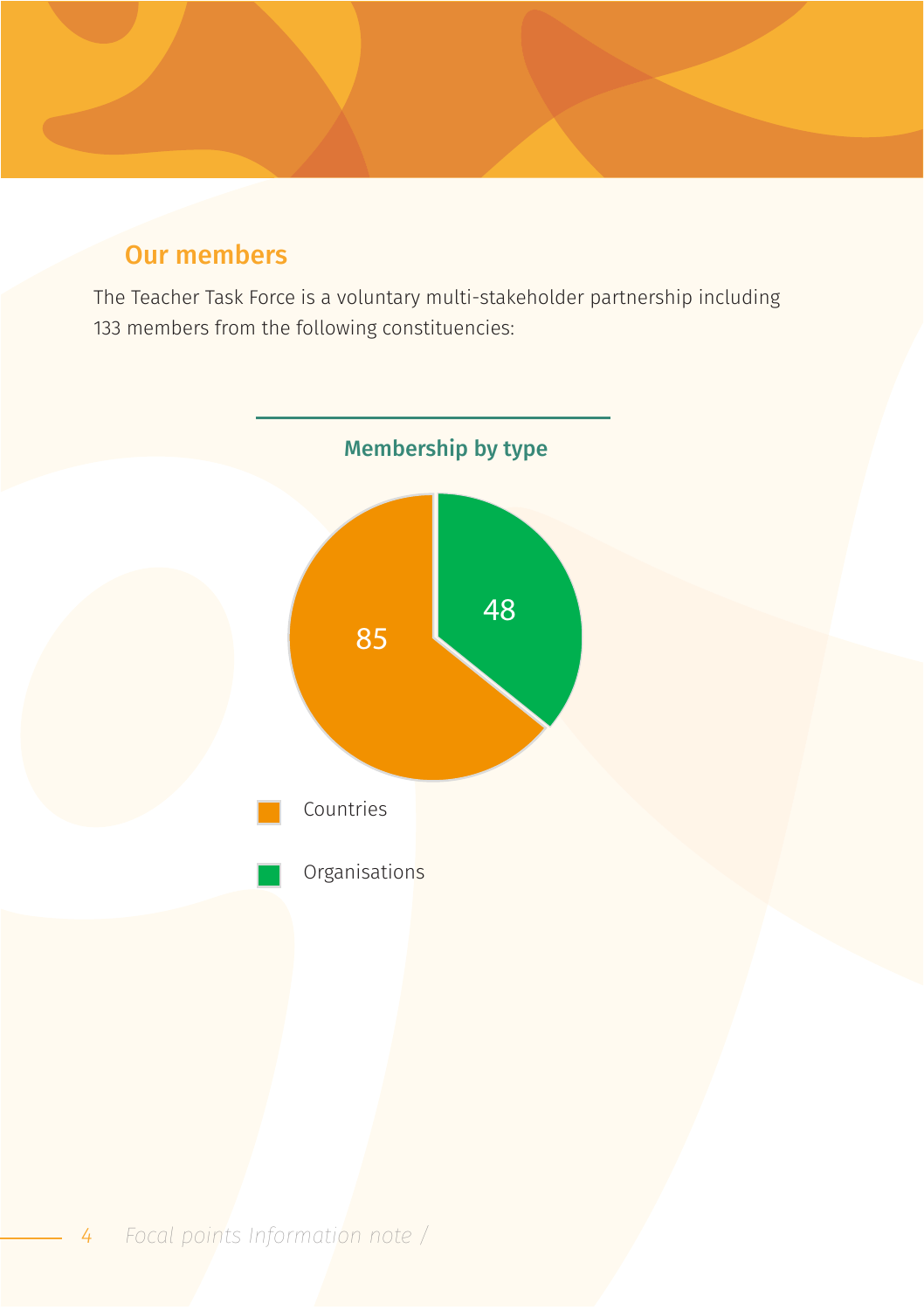



*Focal points information note / 5*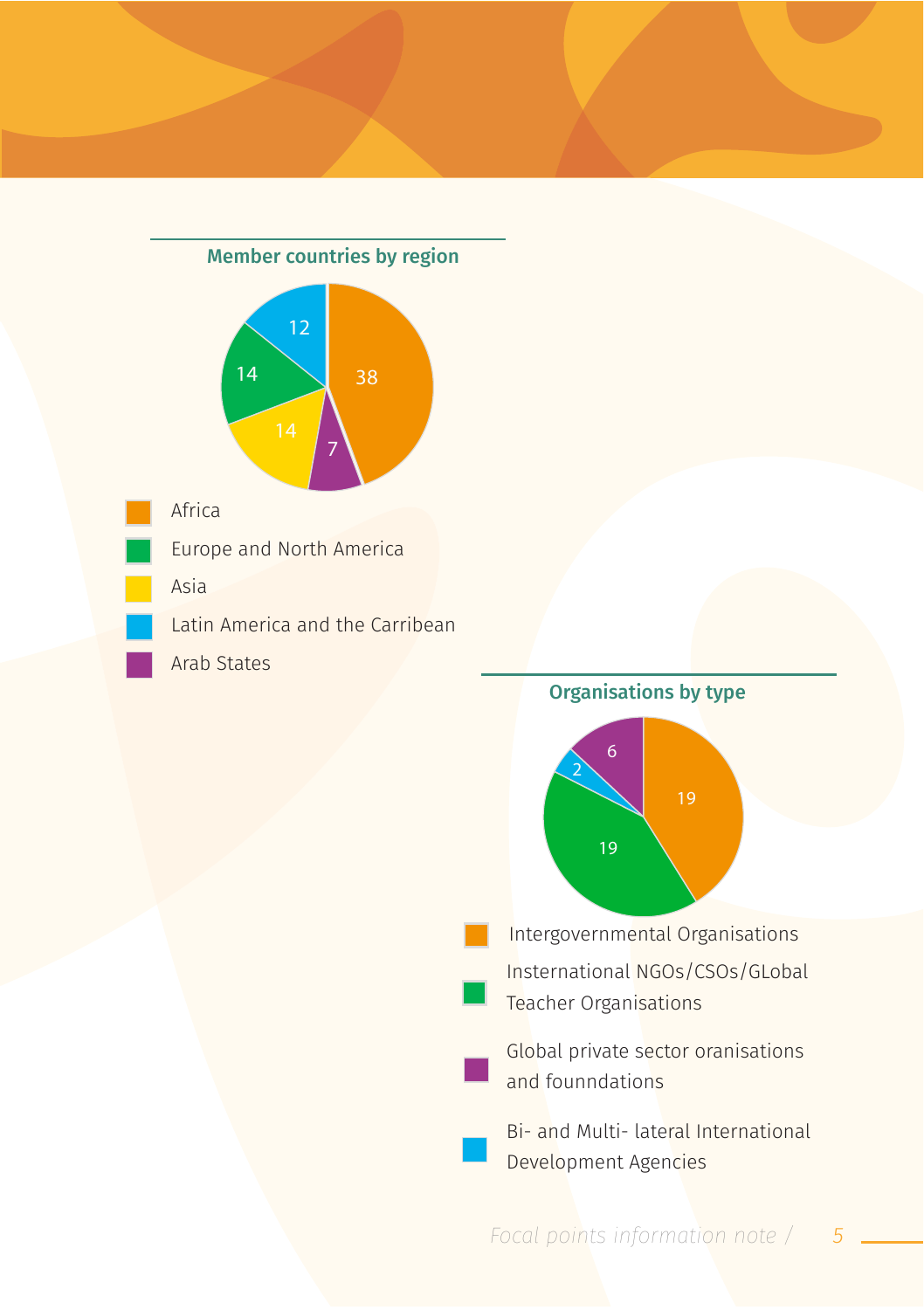Each member of the Teacher Task Force – country or organization – is represented in the Teacher Task Force by a principal focal point and two deputies, all three nominated by a dedicated authority.

New members may join the partnership upon acceptance in writing by decision of the Steering Committee. Membership applications from UN Member States are automatically approved.

## Strategic Plan 2018-2021

The Teacher Task Force aims to *improve teacher quality and teacher quantity*. in formal and non-formal education settings worldwide, so as to achieve SDG4. To this end, the Teacher Task force will focus on three main lines of action for the 2018-2021 period:

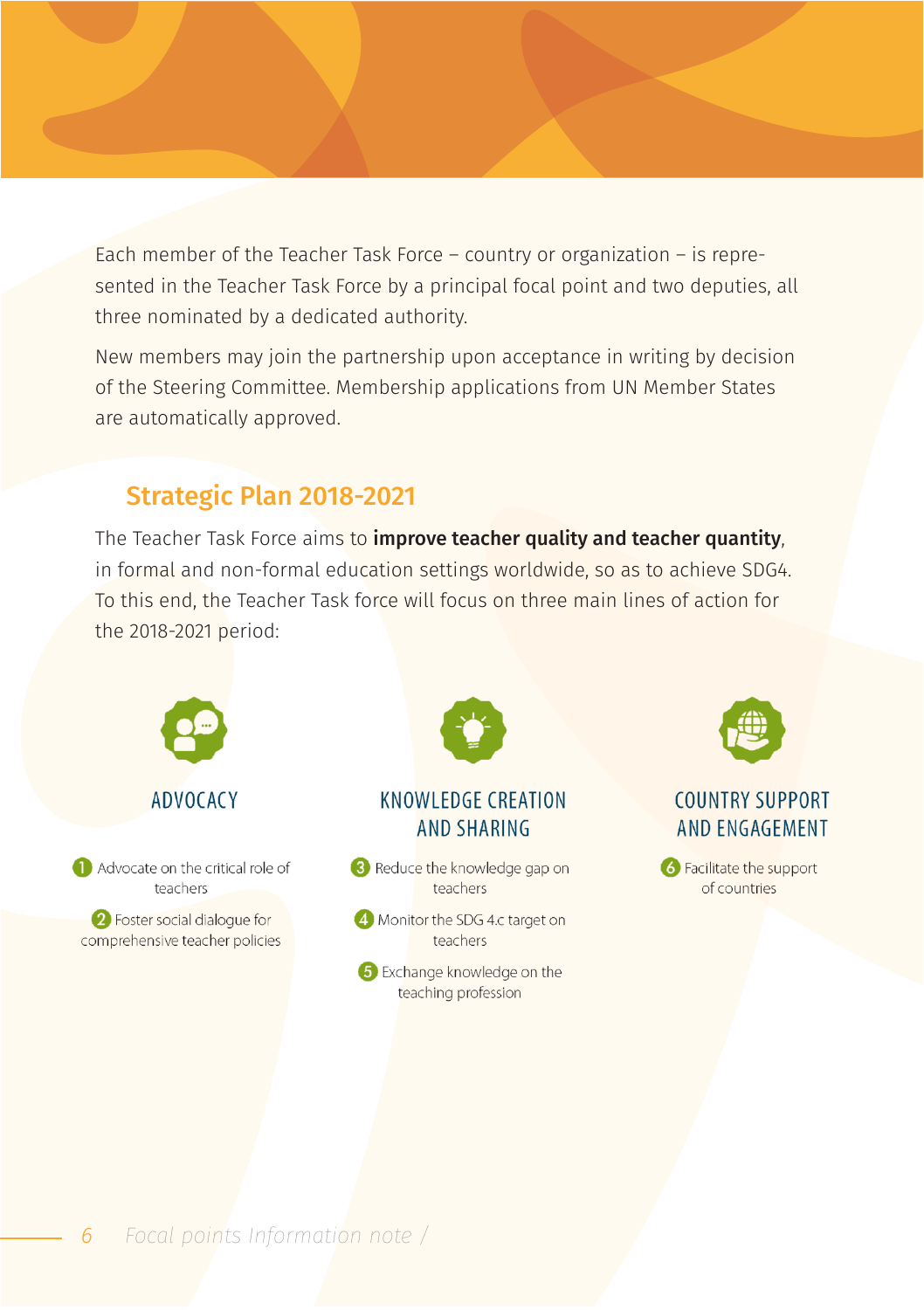## Guidelines for the Focal Points to the Teacher Task Force

## What is a focal point?

Focal points are the interface between the member country/organization and the Teacher Task Force Secretariat and other structures. As such, they must be familiar and interact with the main teacher and education stakeholders in their country/organization.

Each member of the Teacher Task Force, whether country or organization, is represented by three focal points – 1 principal and two deputies – nominated by a dedicated authority.

When elected to represent a region, the focal points also plays the role of regional focal point.

## What are the responsibilities of the focal point?

Focal points to the Teacher Task Force are called on to represent the member, liaise with different stakeholders, share relevant information and participate in the Teacher Task Force's resource mobilisation efforts. They are the "agents of change" who will facilitate the Teacher Task Force's actions towards the achievement of the teacher target.

They ensure implementation and follow-up actions at country level, and support Regional Focal Points and the Secretariat to do the same at regional and global levels.

Focal points are also tasked with promoting the Teacher Task Force's work and activities in order to raise its profile at national, regional and global levels as appropriate.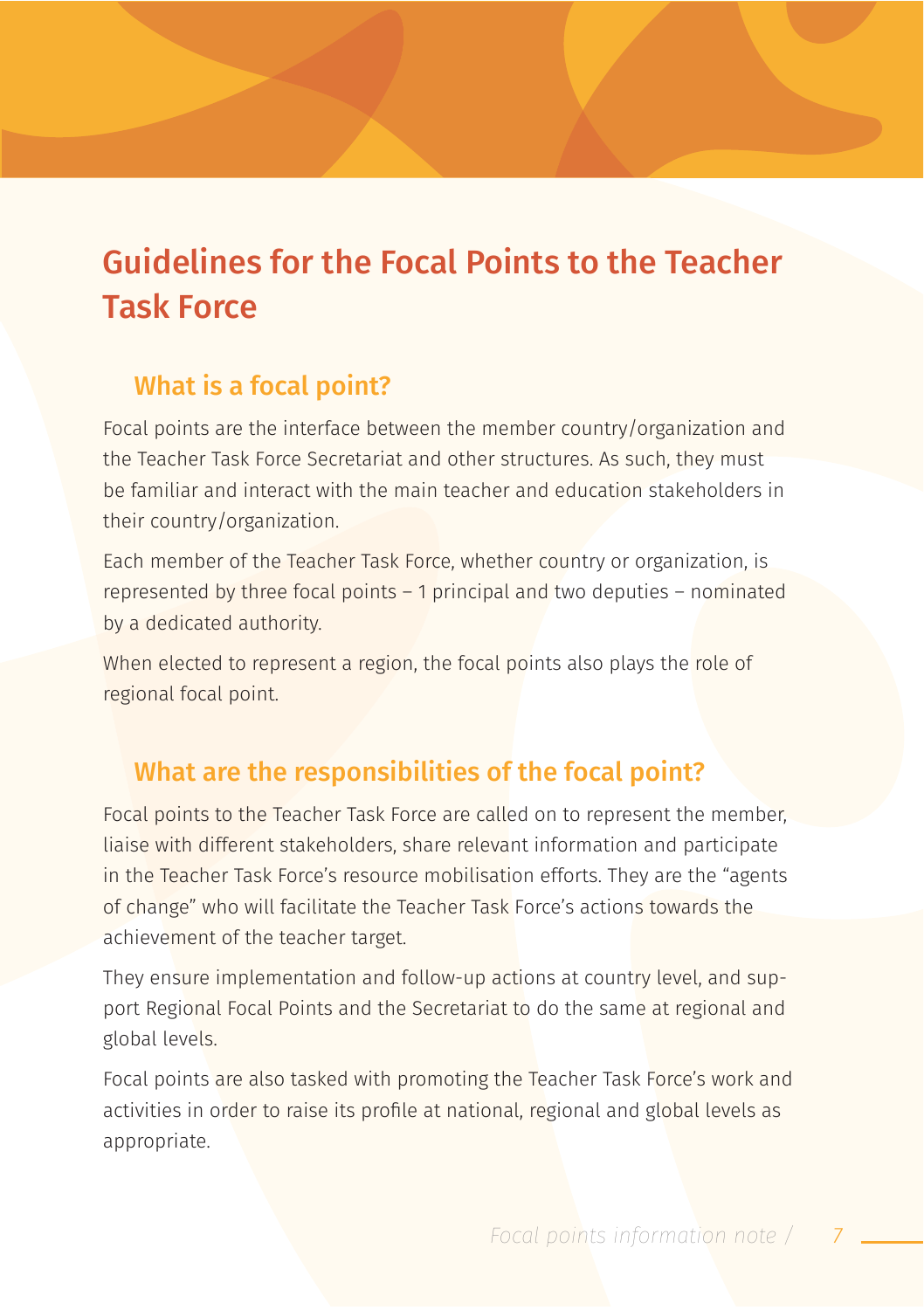They are in charge of providing the Teacher Task Force's Secretariat with up to date member information, including focal points contact details.

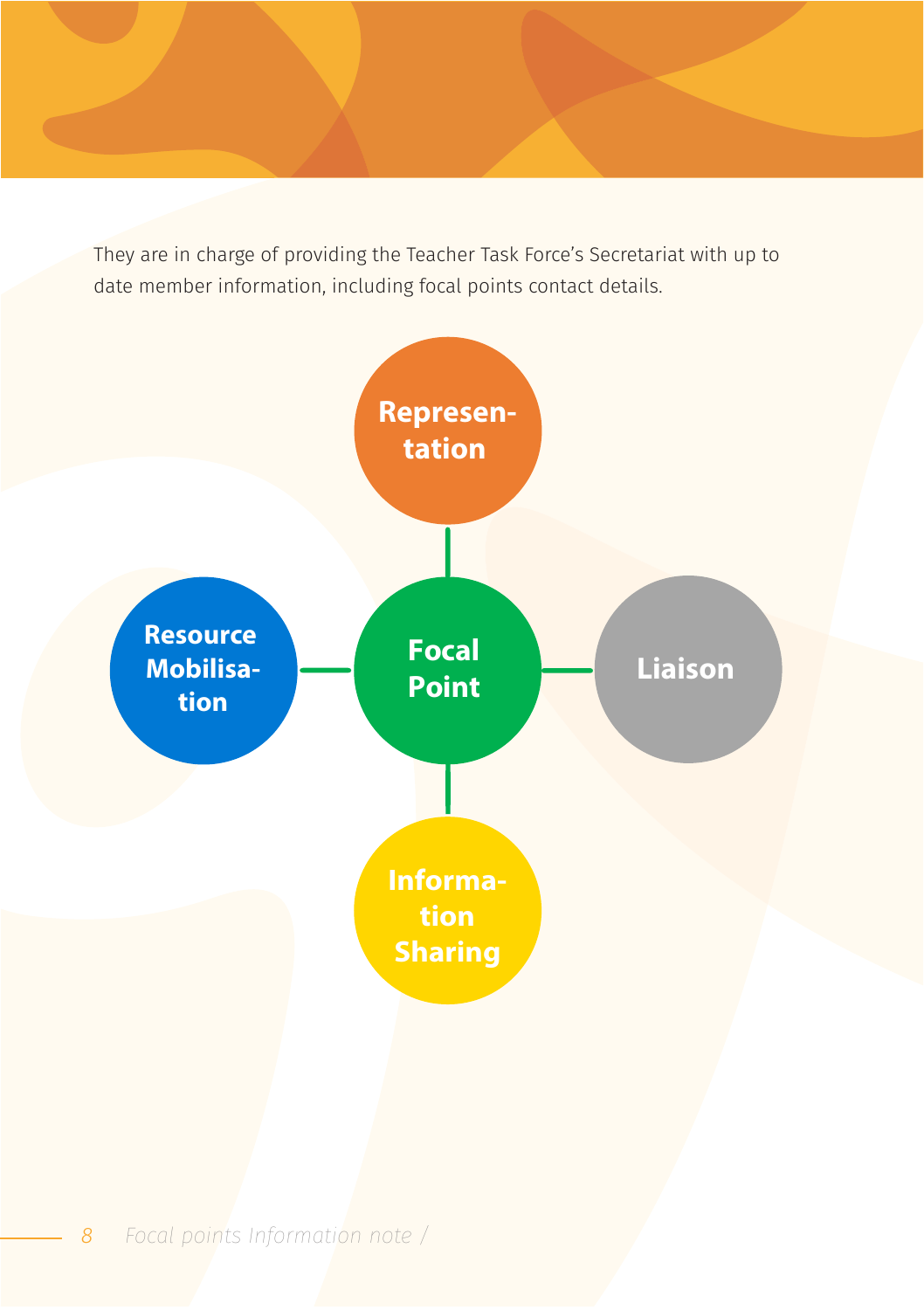#### 1. Representation



Focal points are tasked with representing their country/ organization in the Teacher Task Force's relevant regional and thematic working groups. They are also responsible for positioning their country/organization for nomination to relevant constituency seats in the Task Force Steering Committee. In case of election of their country/organization to the Steering Committee, they become the seated representative.

They participate in – or mobilize actors to participate in – activities organized by the Teacher Task Force, its regional and/or thematic working group, and its partners.

The focal points also represent their member country/organisation during the members' annual meeting and the Policy Dialogue Forum.

## 2. Liaison



The focal points act as liaison with relevant teacher and education stakeholder at national and regional level.

They are to interact with main stakeholders in the country/organization such as:

- The Ministry of Education departments,
- Other government sectors,
- Teachers' organizations,
- Teacher training institutions and networks,
- Research networks
- Civil society organizations,
- UNESCO and other UN agencies field offices covering the country.
- Development partners groups,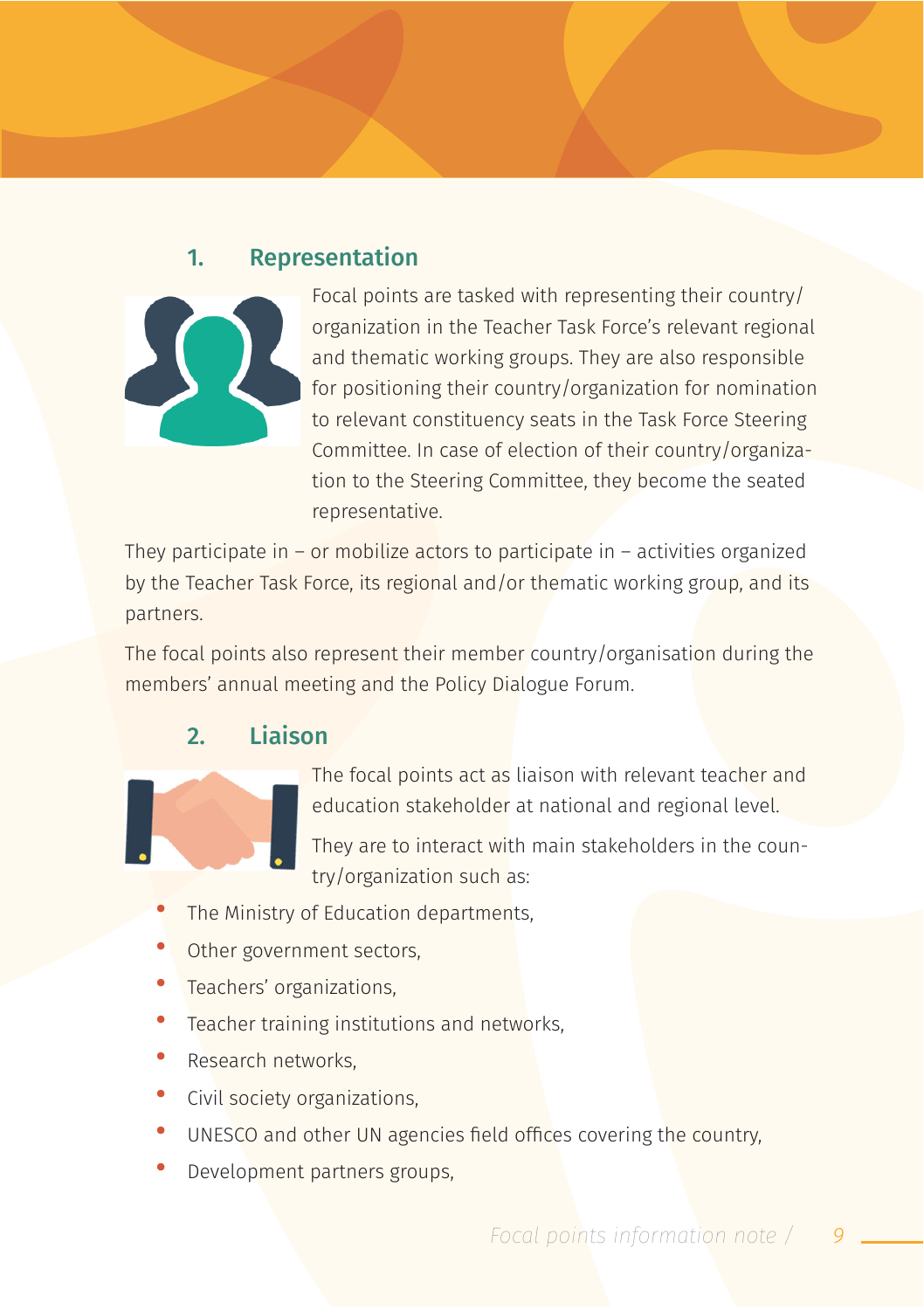- Local education groups as appropriate,
- National SDG4-Education 2030 implementation structures.

They are tasked with establishing and maintaining close relationships with national and regional focal points for the SDG-Education 2030 Steering Committee, as well with the representatives of their constituencies and coalitions represented in the SDG-Education 2030 Steering Committe.

#### 3. Information sharing

Focal points are in charge of sharing Teacher Task Force's information with the relevant departments and structures in their country/organization. As such, they prepare regular reports on Teacher Task Force's activities to share with the nominating authority and teacher stakeholders as appropriate.

They are also tasked with facilitating two-way information sharing on teacher related matters with their constituencies and coalitions represented in the SDG-Education 2030 Steering Committee. This is to notify the Teacher Task Force network of any teacher-related priorities, initiatives, events and issues that the Teacher Task Force could contribute to.

Focal points also collect any information and knowledge produced by the country/organization on teacher-related matters that would be of interest for dissemination through the Teacher Task Force Knowledge Platform and communication tools.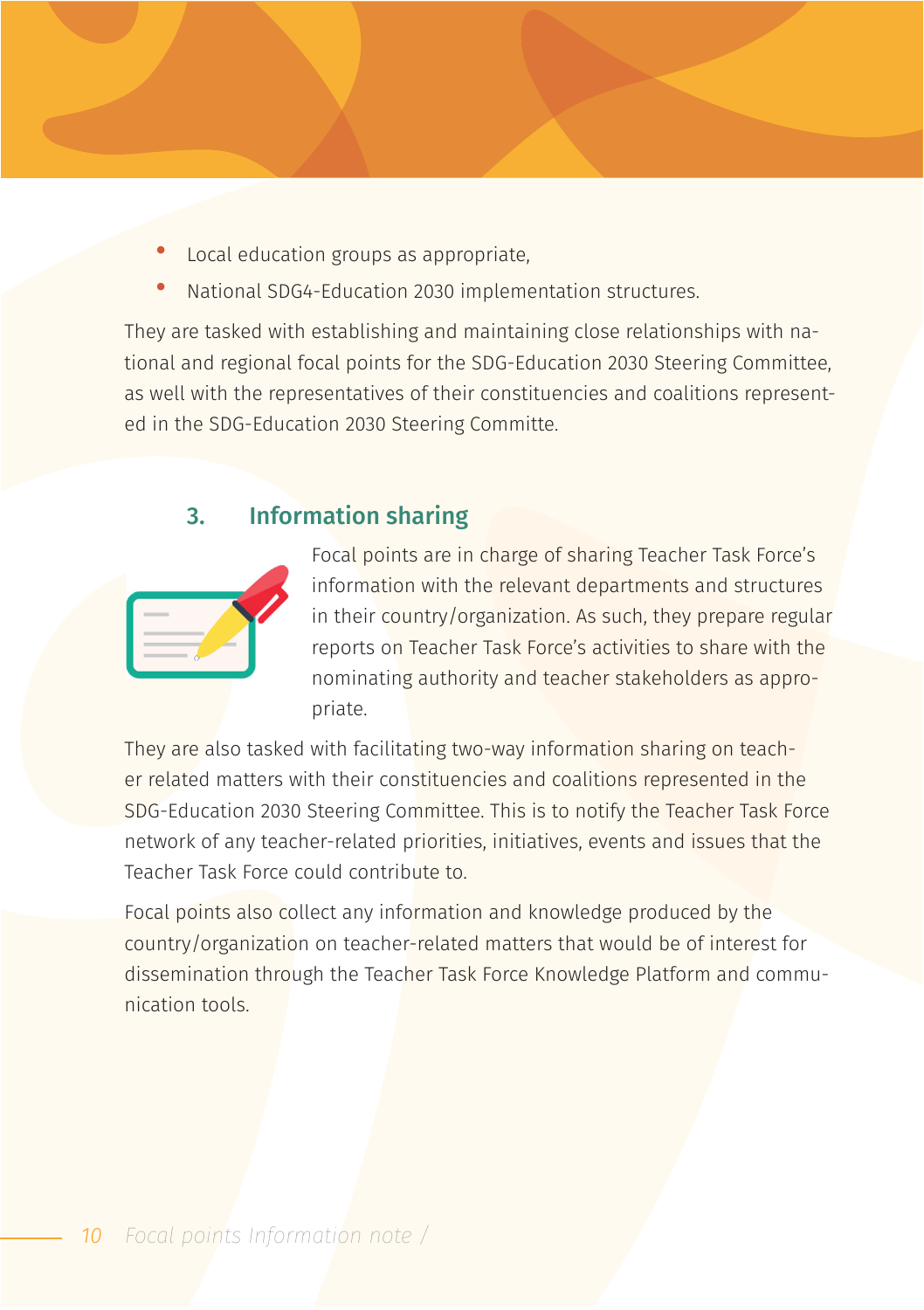## 4. Resource mobilisation



Focal points contribute to the Teacher Task Force's resource mobilization efforts by:

- Identifying potential sources of funding at national, regional and global levels as appropriate,
- Identifying partnership opportunities,
- Raising the Teacher Task Force's profile during events, meetings and conferences as appropriate.